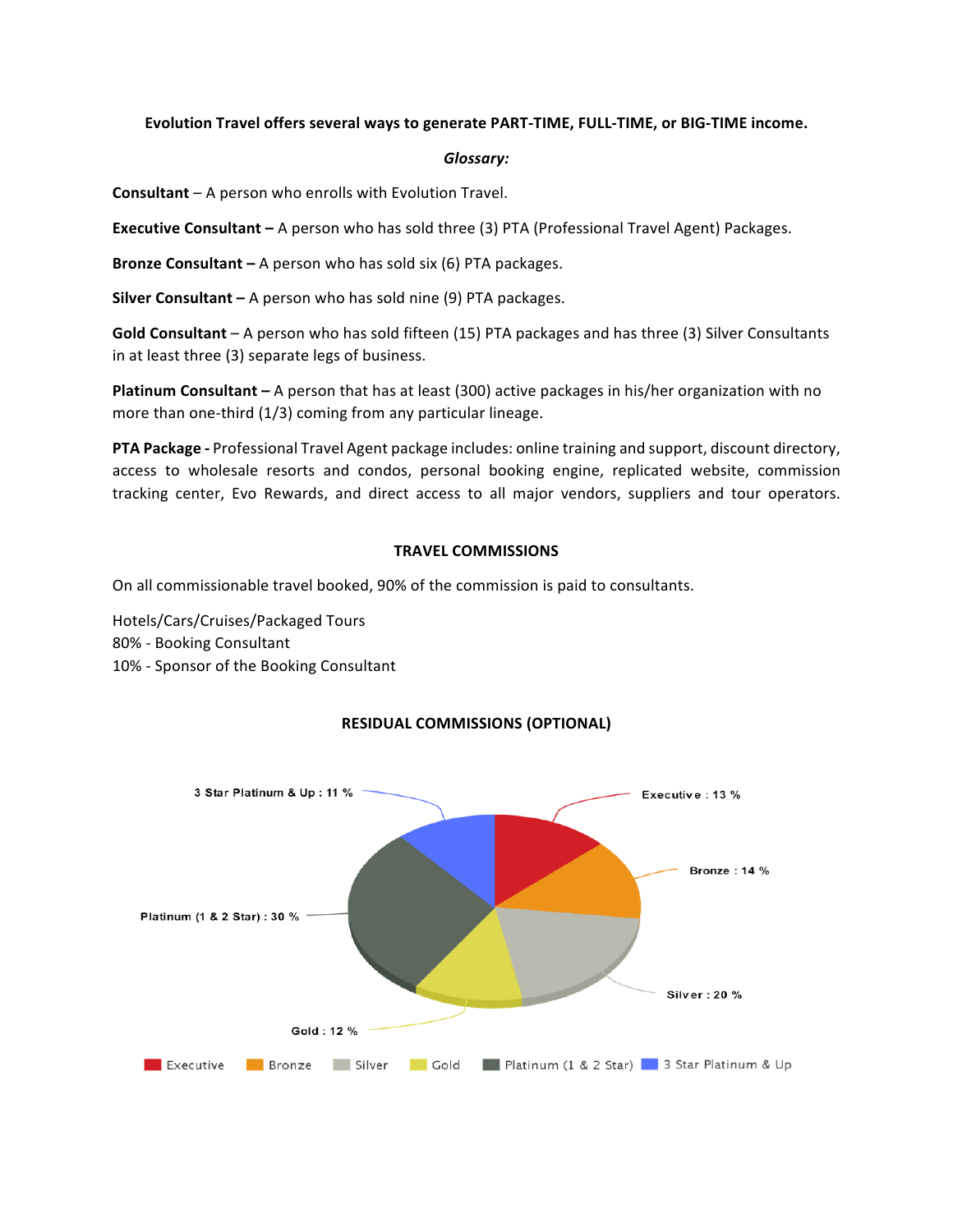Leadership Bonuses: Leadership Bonuses are paid monthly at the positions of Gold and Platinum Consultant.

| l GOLD | 3 separate legs with at least 1 Silver Consultant | $\frac{1}{2}$ \$750.00 monthly bonus* |
|--------|---------------------------------------------------|---------------------------------------|
|        |                                                   |                                       |

\*You must reach and HOLD the Gold & Platinum (1-8 Star) status by the end of the month but you must also "hold the position" through the  $7<sup>th</sup>$  of the the following month in order to receive the Leadership Bonus (\$750-100K).

**Effective July 1, 2017 - Healthcare benefit offered at GOLD Consultant cancelled.** 

## **Company Shares**

Consultants receive 20,000 shares at the Gold Consultant level.

Consultants receive an additional 20,000 shares at the Platinum Consultant level.

*Note: You must qualify for three consecutive months without defaulting or losing status of the rank before receiving shares.* 

| <b>TITLE</b>           | # of active packages | <b>Monthly Bonus</b> |
|------------------------|----------------------|----------------------|
| PLATINUM               | 300                  | \$1,750              |
| <b>1 STAR PLATINUM</b> | 500                  | \$2,500              |
| 2 STAR PLATINUM        | 1,500                | \$5,000              |
| <b>3 STAR PLATINUM</b> | 3,000                | \$10,000             |
| <b>4 STAR PLATINUM</b> | 9,000                | \$15,000             |
| 5 STAR PLATINUM        | 15,000               | \$25,000             |
| <b>6 STAR PLATINUM</b> | 30,000               | \$50,000             |
| 7 STAR PLATINUM        | 50,000               | \$75,000             |
| <b>8 STAR PLATINUM</b> | 100,000              | \$100,000            |

No more than 1/3 can come from any particular lineage

## **Bonus Buying:**

Bonus buying is NOT permitted. Any Consultant found by the Evolution Travel Compliance Department to be guilty of enrolling other Consultants falsely or with the sole intent to receive a higher rank and/or financial compensation will be terminated and bonuses will be forfeited.